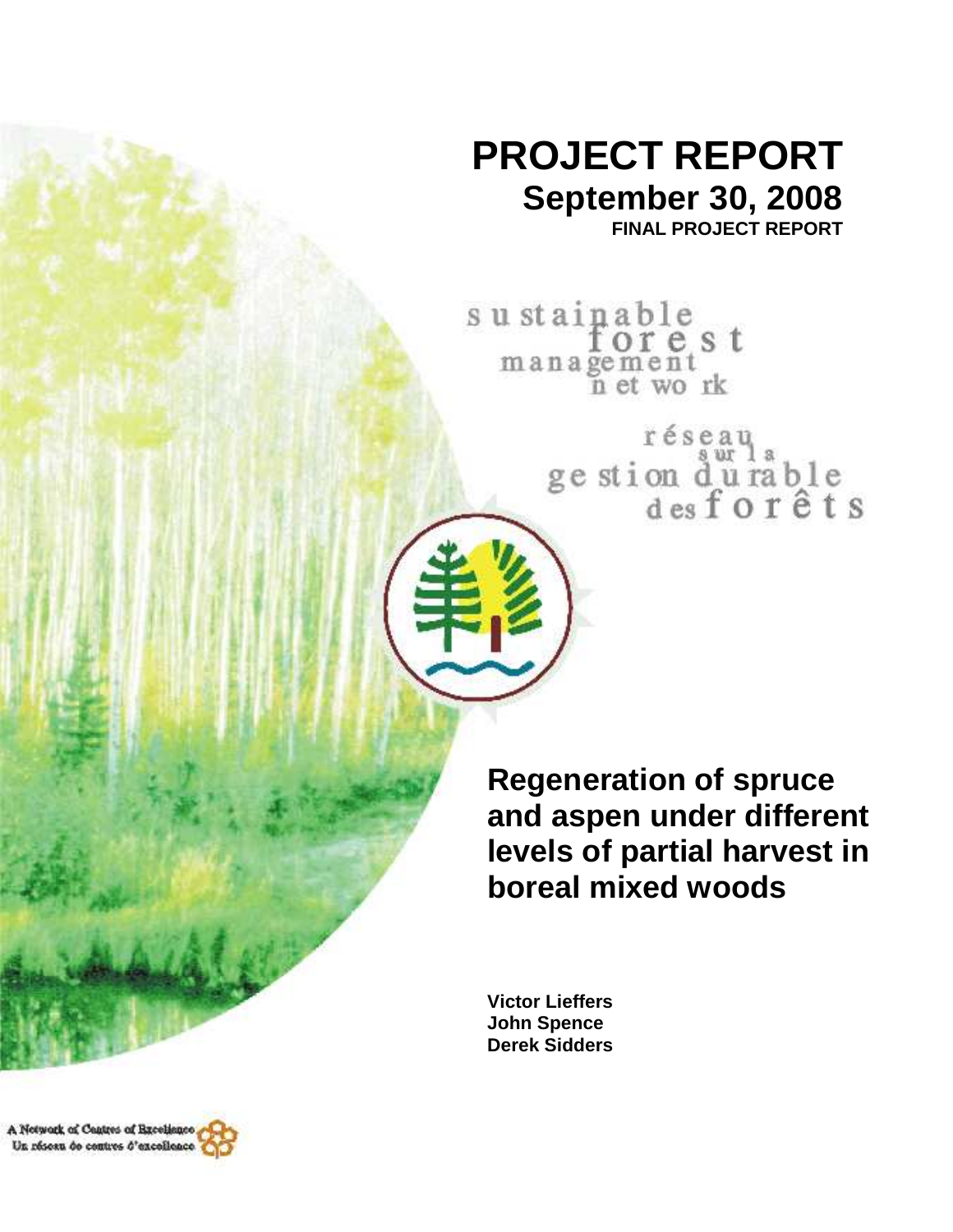# **Regeneration of spruce and aspen under different levels of partial harvest in boreal mixed woods**

**SFMN Project: The First Re-measurement Of the Emend Experiment and Associated Work** 

**By:** 

**Victor Lieffers**  Department of Renewable Resources University of Alberta, Edmonton, Alberta victor.Lieffers@ualberta.ca

**John Spence**  Department of Renewable Resources University of Alberta, Edmonton, Alberta john.spence@ualberta.ca

#### **Derek Sidders**

Canadian Forestry Service Northern Forestry Centre dsidders@NRCan.gc.ca

**September 30, 2008 Edmonton, Alberta, Canada.**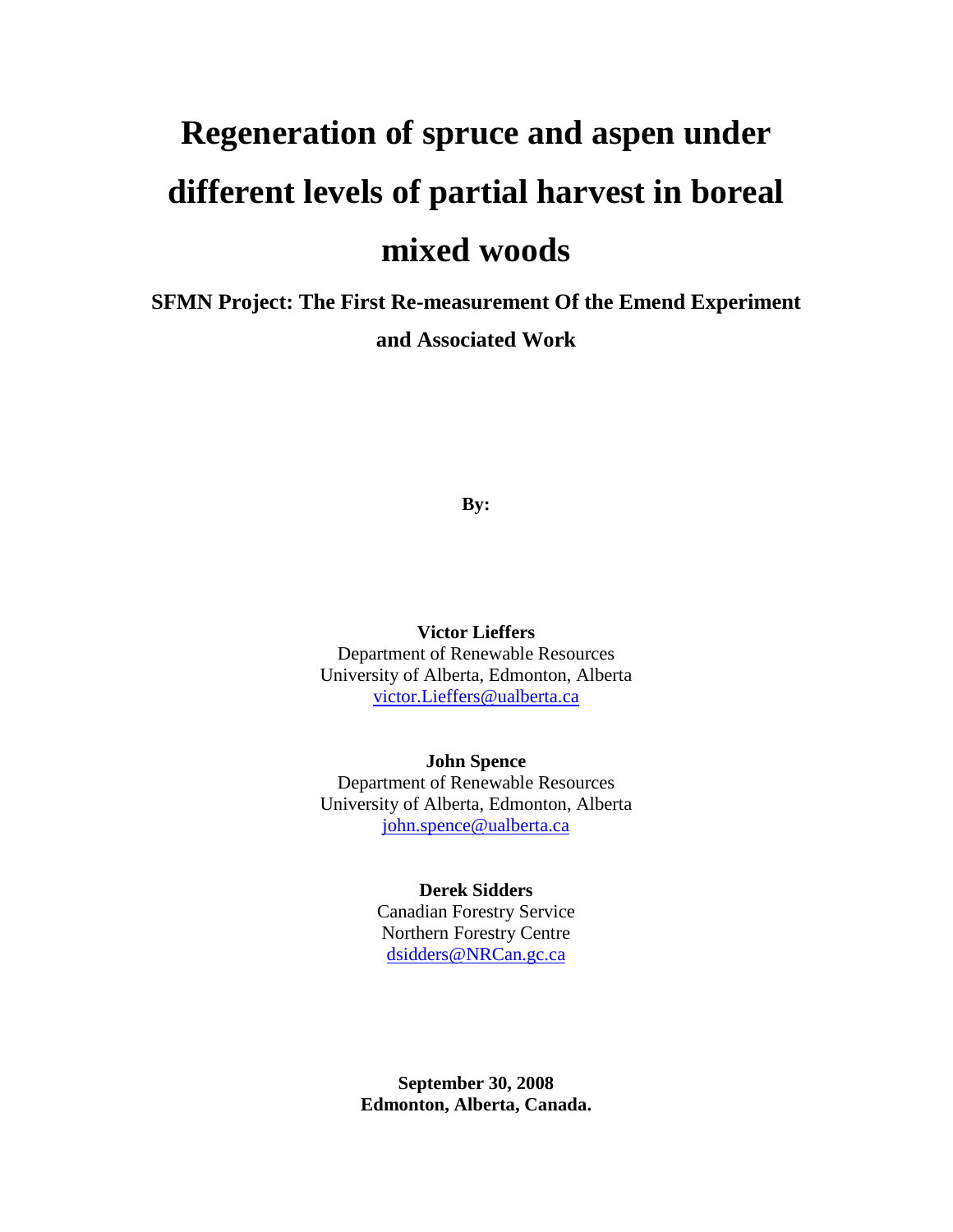## **ABSTRACT**

Survival and growth of planted white spruce and the root suckering of aspen and balsam poplar was assessed 8-9 years after logging in the partial-harvesting of the EMEND experiment located in northern Alberta. For the planted spruce there was little difference in survival across the different levels of canopy retention but survival was better when soil was mounded or mixed. The best growth of spruce was obtained under 50% cover of residual aspen coupled with soil treated with mounding or mixing. The poorest growth was obtained under 75% retention of a conifer canopy and when the organic layer was scalped off the soil. In terms of the aspen regeneration, stand with more aspen prior to logging produced the greatest density of suckers. Nine years after harvest we observed a nearly linear decline in sucker density and volume per hectare with increasing retention levels of mature aspen (or both poplars combined); sucker density declined by 50% when only 20% of the original basal area was left in the stand. Leaving residual spruce trees in the stand had considerably less negative influence than aspen on the number of suckers and their total volume per hectare.

**Keywords:** Spruce, aspen, regeneration, suckering, partial harvest, mechanical site preparation.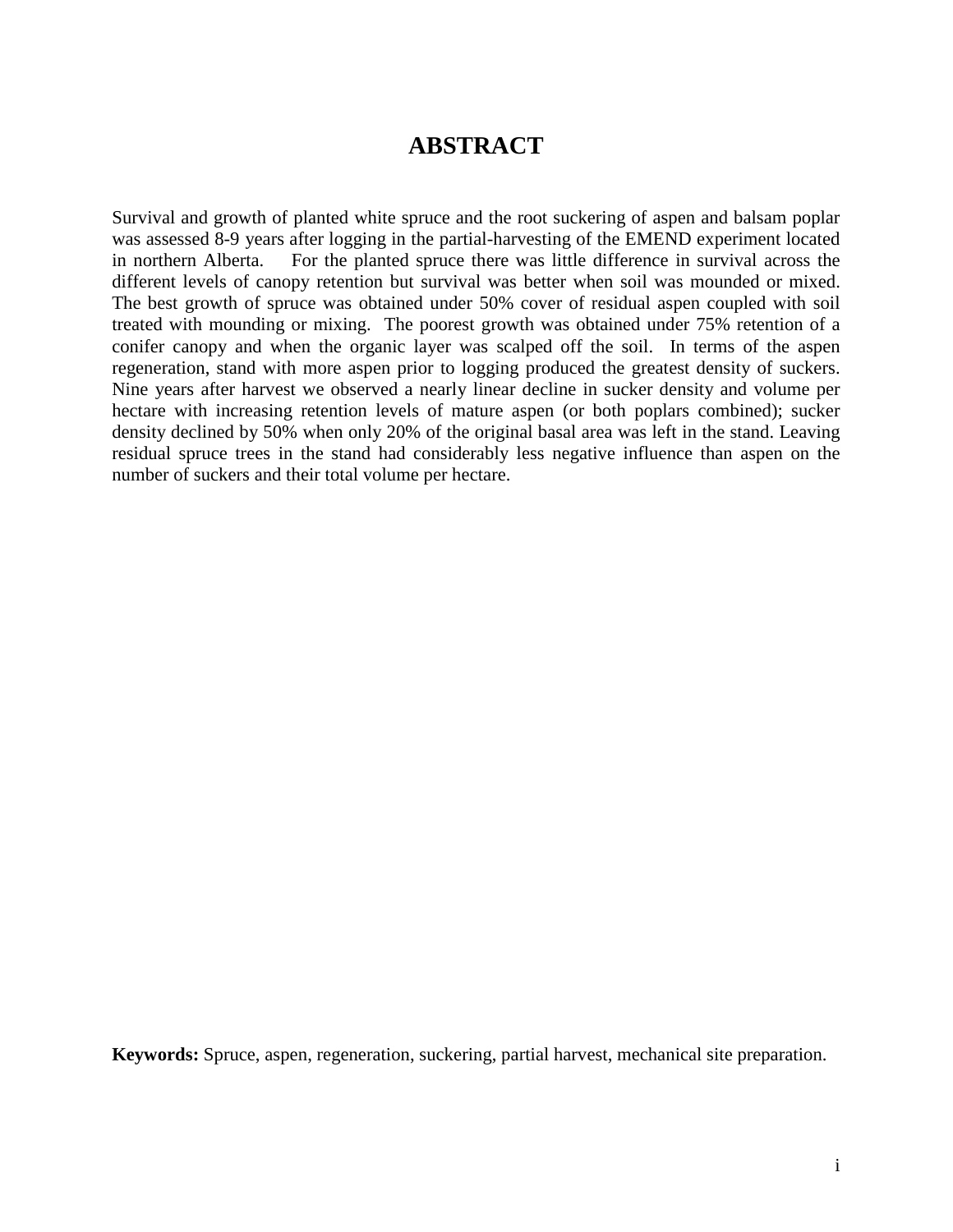## **ACKNOWLEDGEMENTS**

We thank the NCE-Sustainable Forest Management, Diashowa-Marubeni Internation and CanFor for Funding. Thomas Gradowski, Simon Landhäusser, Jan Volney, Tim Keddy and were major contributors to this work. We thank Bonnie Aubrey, Martin Blank, Jason Edwards, Charlene Hahn, Jennifer Langhorst, Nancy Mayo, Jessica Snedden and the EMEND core crew for field assistance.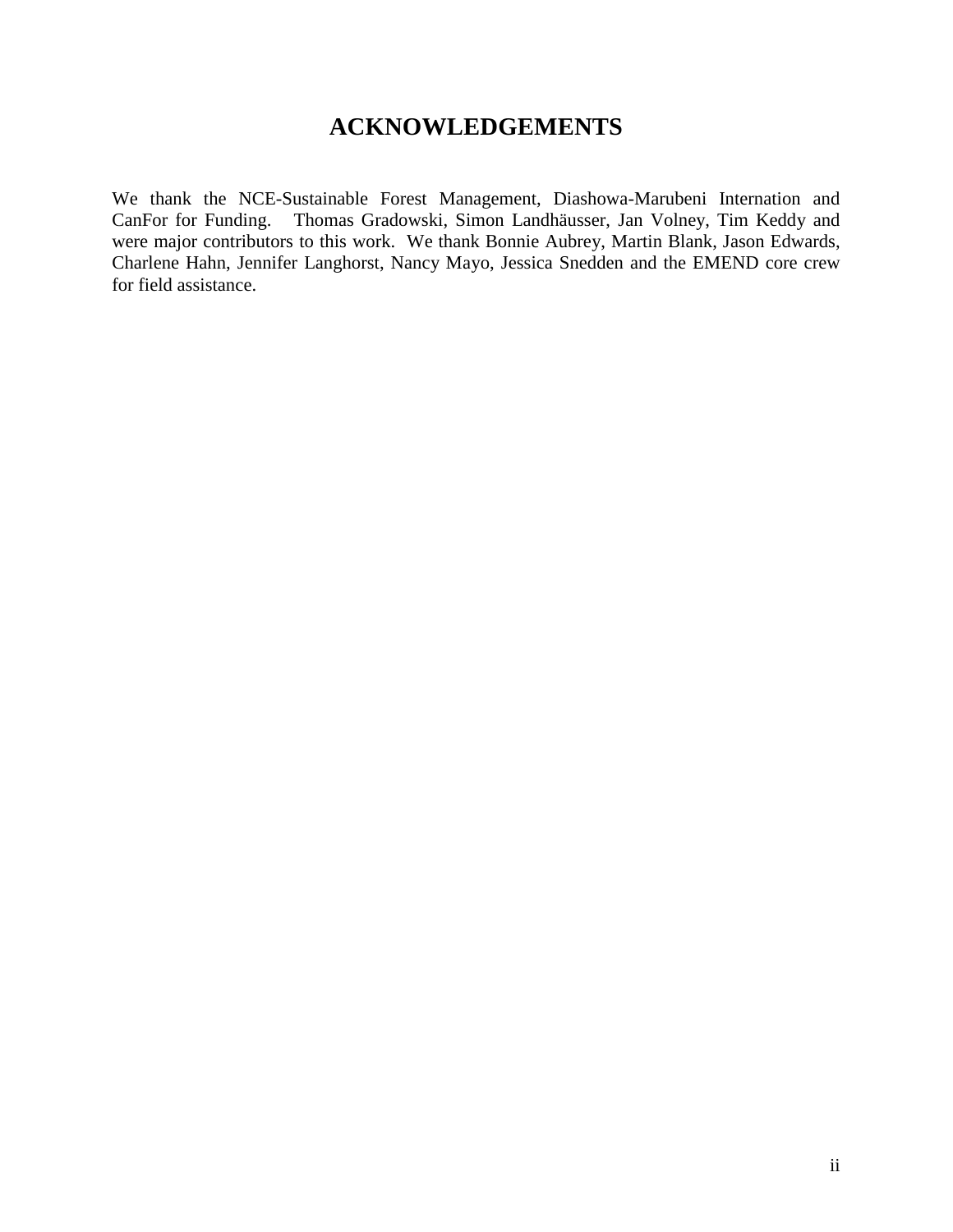# **TABLE OF CONTENTS**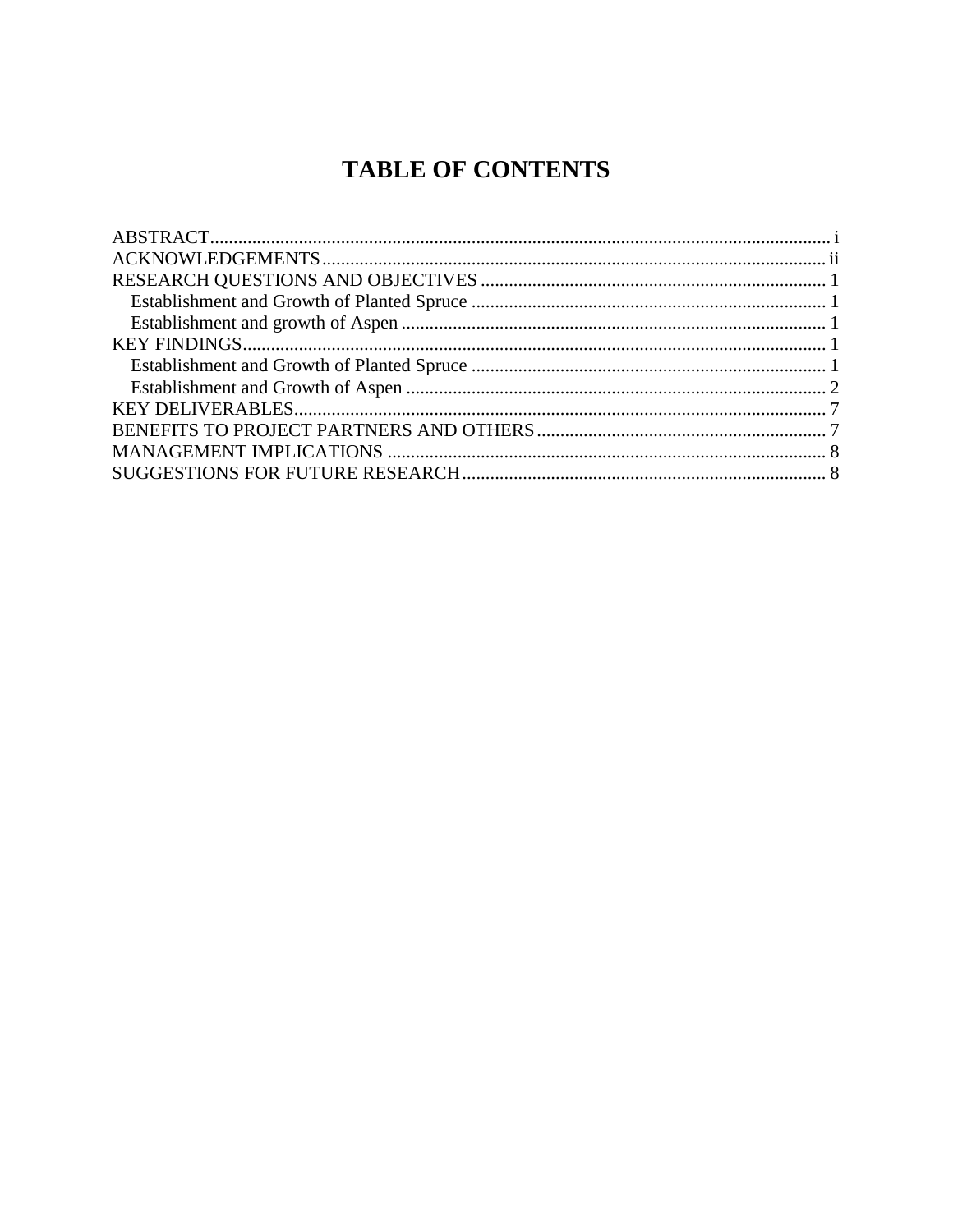## **RESEARCH QUESTIONS AND OBJECTIVES**

In this study we examined the regeneration of trees in the EMEND (Ecosystem Management Emulating Natural Disturbance) between 8 and 9 growing seasons after logging. EMEND was established to evaluate effects of leaving residual trees in forests after logging – most of the work on this project so far has been aimed at assessing the effects of leaving residual structure on biodiversity. This study, however examined the success of tree regeneration in these sites in terms of different levels of variable retention harvesting in different forest types of the boreal forest. The EMEND experiment had the following treatments: six levels of residual canopy (0, 10, 20, 50 75% or 100% residuals) within each of four forest compositions (> 75% deciduous, 25 to 75% coniferous/deciduous, >75 coniferous, and deciduous-dominated with a spruce understory). No vegetation management was applied to this experiment. Portions of this experiment were used for two studies of tree regeneration that are summarized below.

#### *Establishment and Growth of Planted Spruce*

Mounding, mixing, scalping or no treatment were applied to the 0%, 50% and 75% residual treatments in both the conifer dominated and deciduous dominated forests. Spruce were planted in the first year after logging and evaluated after 8 growing seasons to determine the survival, and growth of the spruce in the different combinations of cutting and site preparation.

#### *Establishment and growth of Aspen*

Nine growing seasons after establishment of the experiment, the aspen and poplar regeneration were assessed in all of the different levels of canopy retention in the deciduous, mixed and conifer stands.

### **KEY FINDINGS**

#### *Establishment and Growth of Planted Spruce*

Up to the end of year 8, there was no difference in survival for the spruce seedlings across the different levels of overstory retention, but survival was higher in the mixed and mounding treatments. Survival within these site preparations was 83% compared to 74% in the non-site prepared treatments.

Growth of seedlings was affected by canopy retention. In the conifer-dominated sites, the best growth was in the clearcut, while in the deciduous dominated sites, the best growth was when 50% of the overstory was retained (Fig. 1). Overall, growth of spruce was slightly better on the deciduous site type. The mounding produced the largest seedling on the conifer site type and the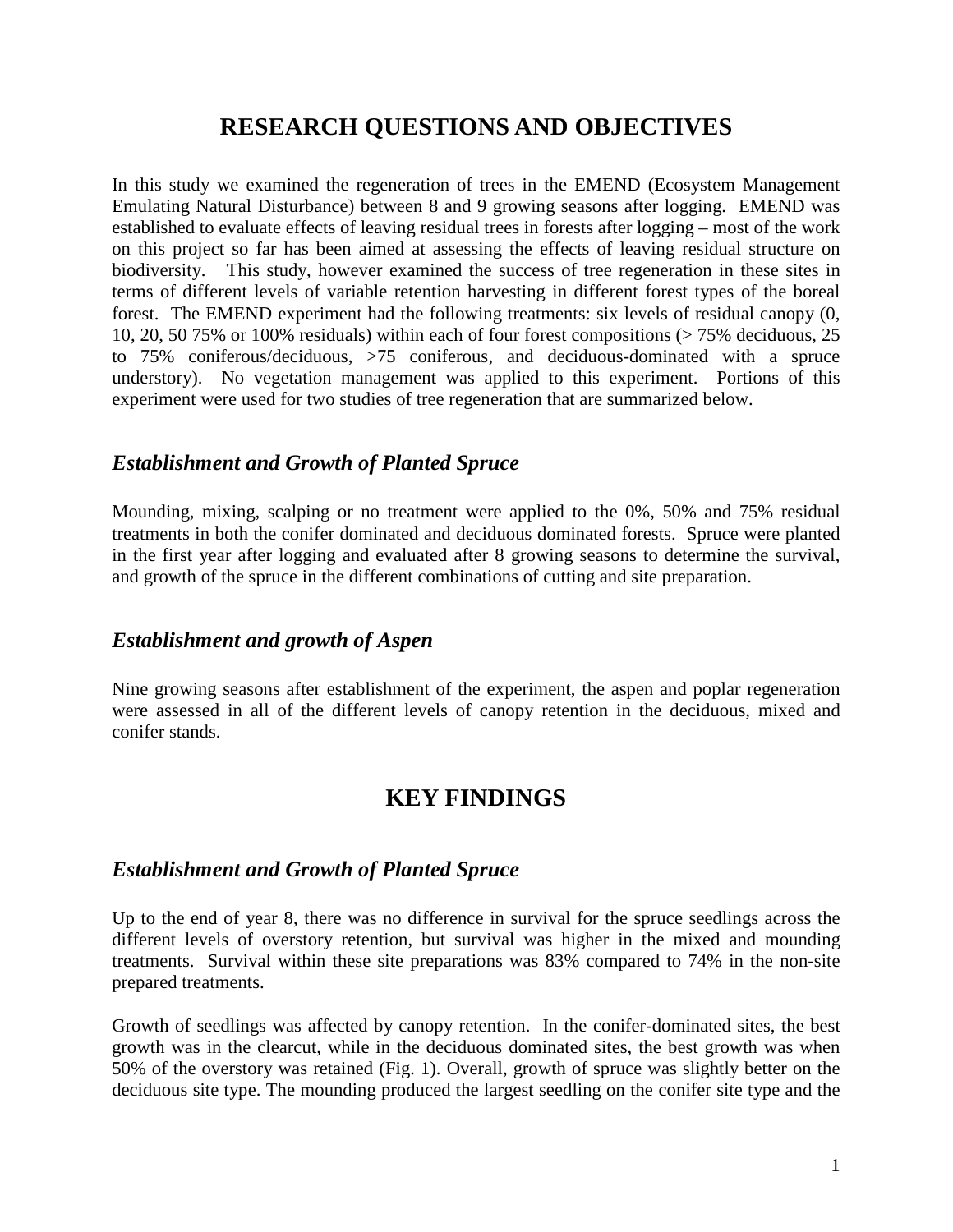mixing treatment was best on the deciduous site type; the scalping treatment was no better than the control treatment.

#### *Establishment and Growth of Aspen*

The Deciduous stands had greater stand density and stand volume than the coniferous stands (Fig. 3). The regeneration density declined with increasing level of retention of the overstory (Fig. 4). Overall, there was a decline in aspen regeneration in relation to both the basal area of residual trees, but regeneration density increased in relation to the number of deciduous trees in the stand prior to logging (Fig. 5). Leaving 20% of the original overstory as dispersed residuals will result in nearly 50% decline in stem density and stand volume of poplar regeneration. Interestingly, the density of suckers appeared to be inhibited more by the basal area of residual balsam poplar and aspen more than the basal area of the spruce (Table 1). This suggests that the hormonal control of suckering through root connections to residual trees is more important than the shading of the ground caused by the dense crowns of the residual spruce. We were also surprised to the see that growth of aspen was more negatively affected by basal area of aspen than by the spruce. This suggests that there is also a hormonal influence of the residual aspen trees on growth of the suckers.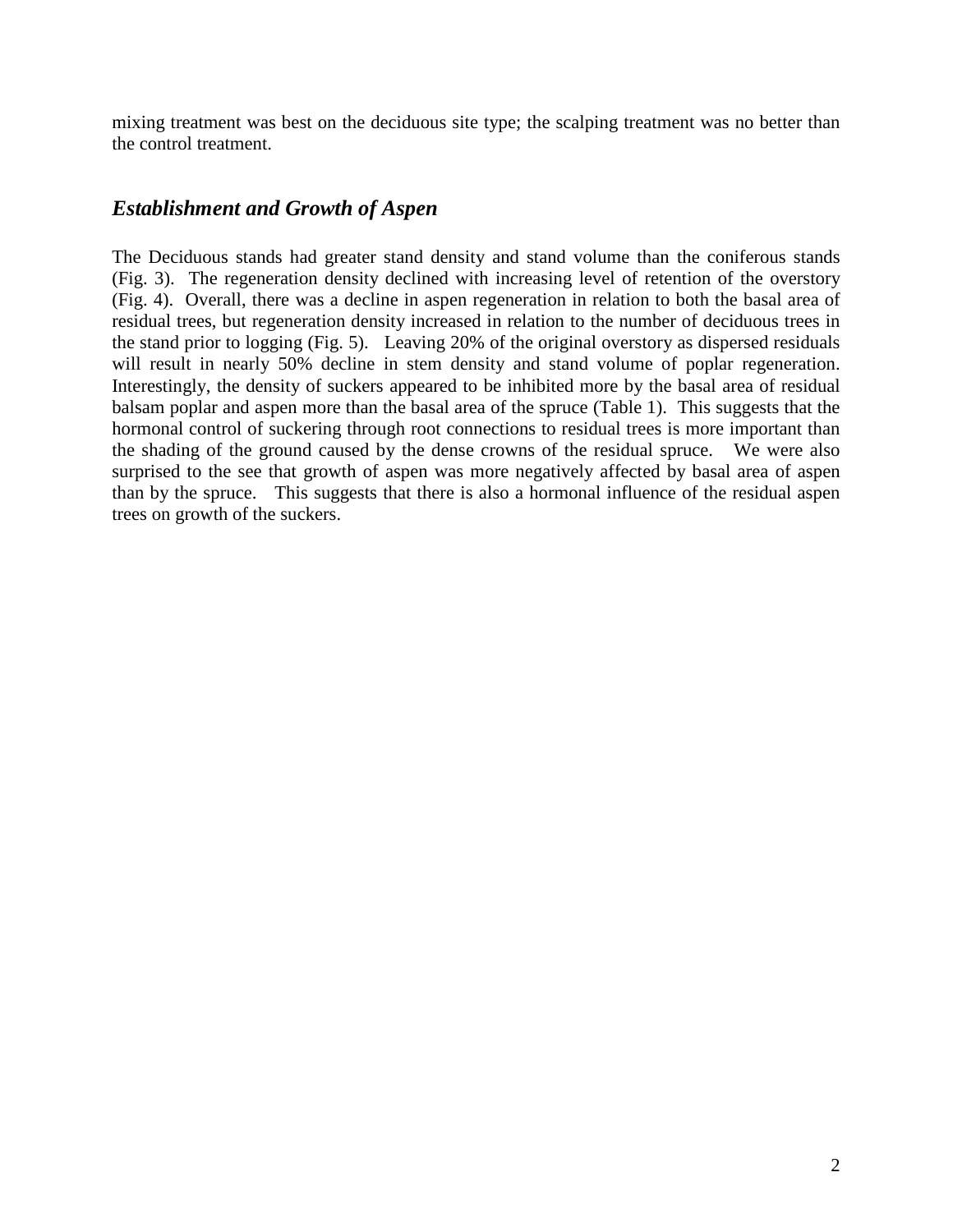**Figure 1.** The effect of canopy retention in conifer and deciduous-dominated forest stands on root collar diameter, stem height, stem volume and stand volume (means) of planted white spruce under two different composition types. Bars with different letters are significant different ( $\alpha$  = 0.05, Tukey-Kramer test)  $(n=3)$ .

Figure 2. The effect of four site preparation treatments (control (ct); mix (mx), mound (md); and scalp (sc) on root collar diameter, stem height, stem volume and stand volume (means) of planted white spruce under coniferous and deciduous composition types. Bars with different letters are significant different ( $\alpha = 0.05$ , Tukey-Kramer test) (n=3).



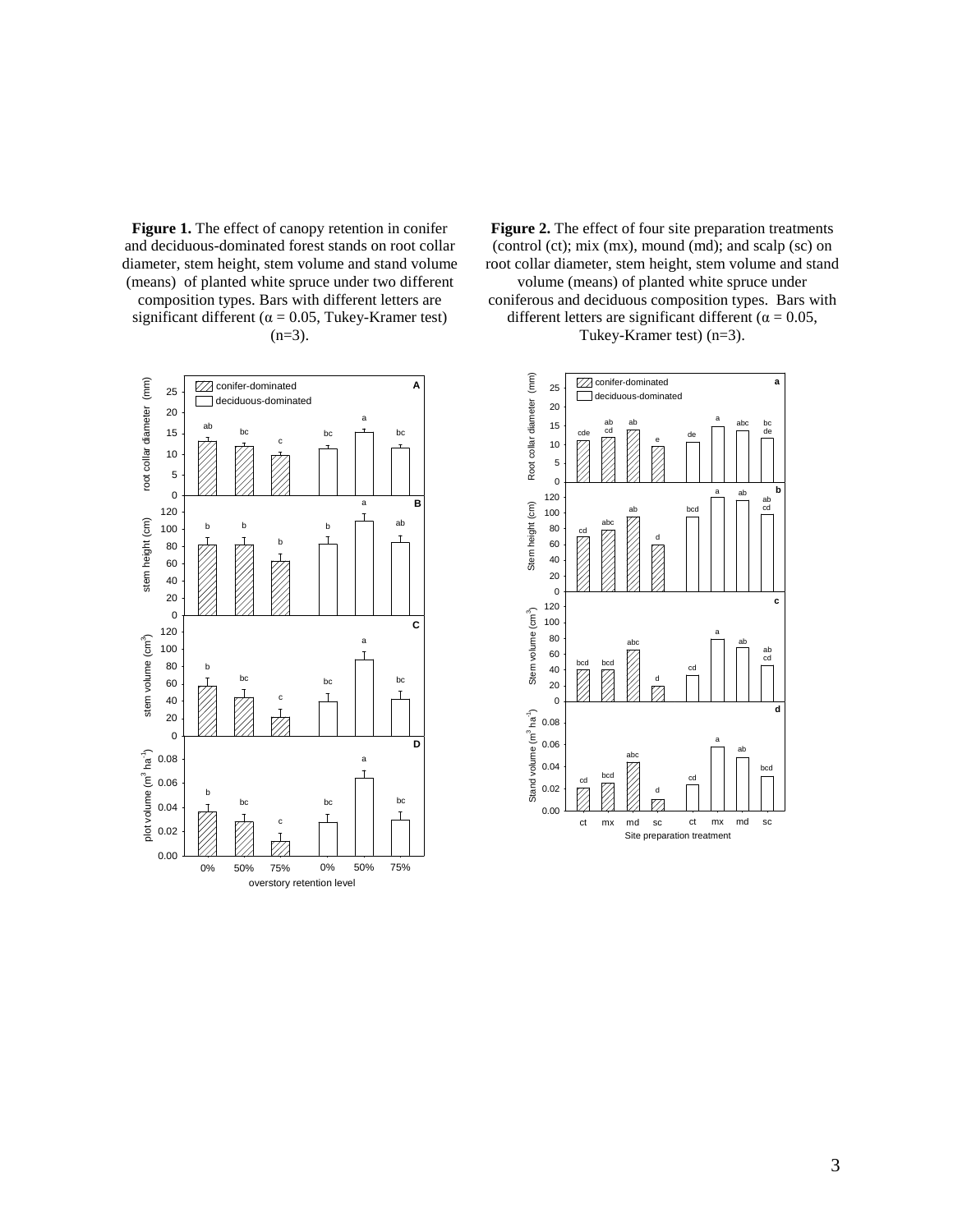**Figure 3.** The effect overstory composition prior to logging (DEC – deciduous dominated, MIX – mixedwood, and CON – coniferous dominated) on stem volume, stem density and volume per hectare of poplar regeneration 9 growing seasons after cutting. Bars with the same letter were not significantly different (Tukey's test,  $\Box = 0.05$ ) lower case letters related to aspen alone and upper case letters to aspen + balsam poplar combined.



**Figure 4.** The effect overstory retention level on stem volume, stem density and volume / ha of aspen + balsam poplar regeneration 9 growing seasons after cutting. Bars with the same letter were not significantly different (Tukey's test,  $\alpha = 0.05$ ) - lower case letters related to aspen alone and upper case letters to aspen + balsam poplar combined.

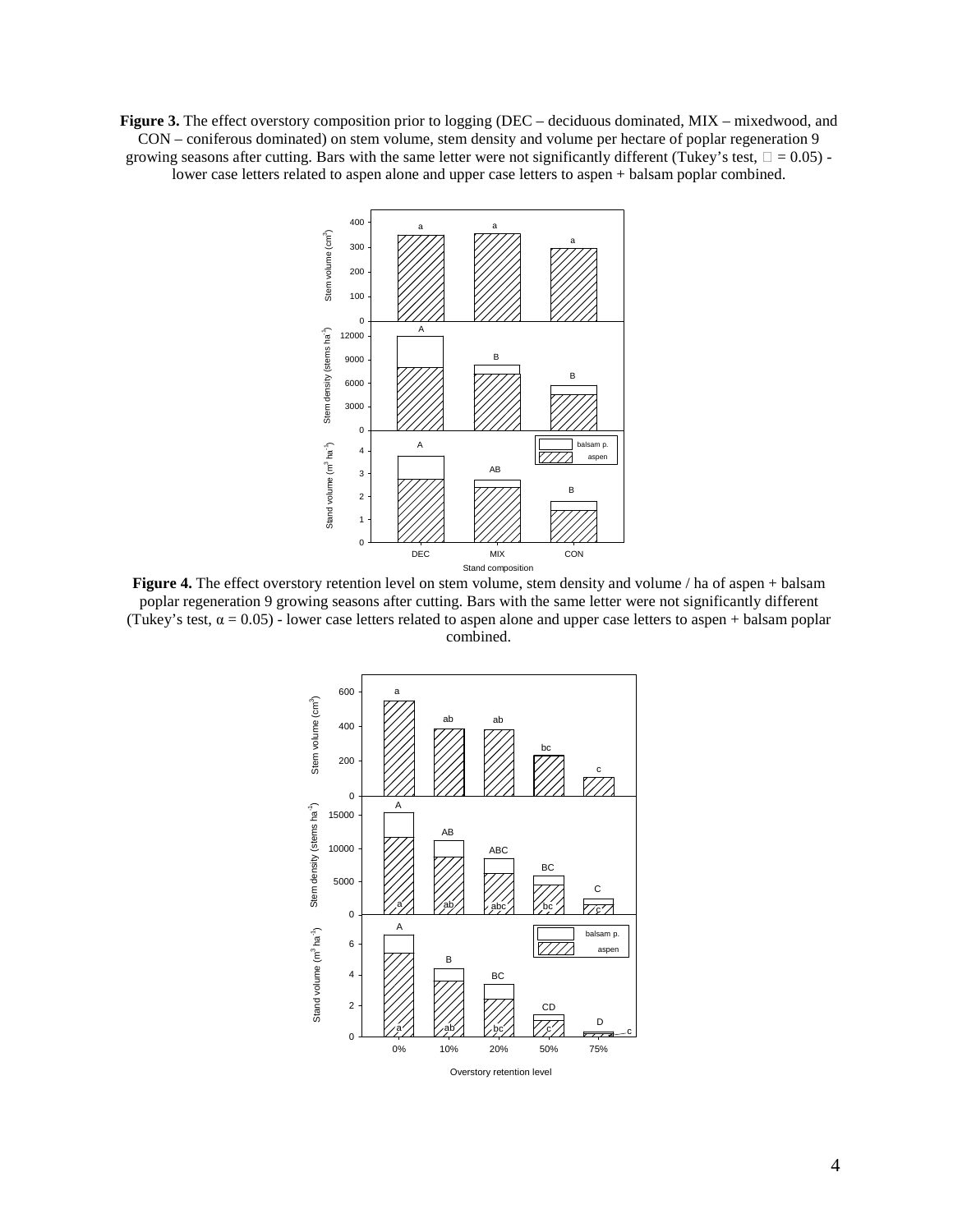**Figure 5.** Sucker density of aspen + balsam poplar regeneration 9 years after cutting in relation to the pre-harvest and post-harvest residual basal area (BA) of poplars. Model: poplar sucker density = 6838.5 + 365.91 x (pre-harvest BA of poplars) – 1043.91 x (post-harvest BA of poplars) + 16.49 x (post-harvest BA of poplars)2,  $R2 = 0.70$ . Stands were harvested in the winter of 1998-99 and overstory basal area was measured in 2003.

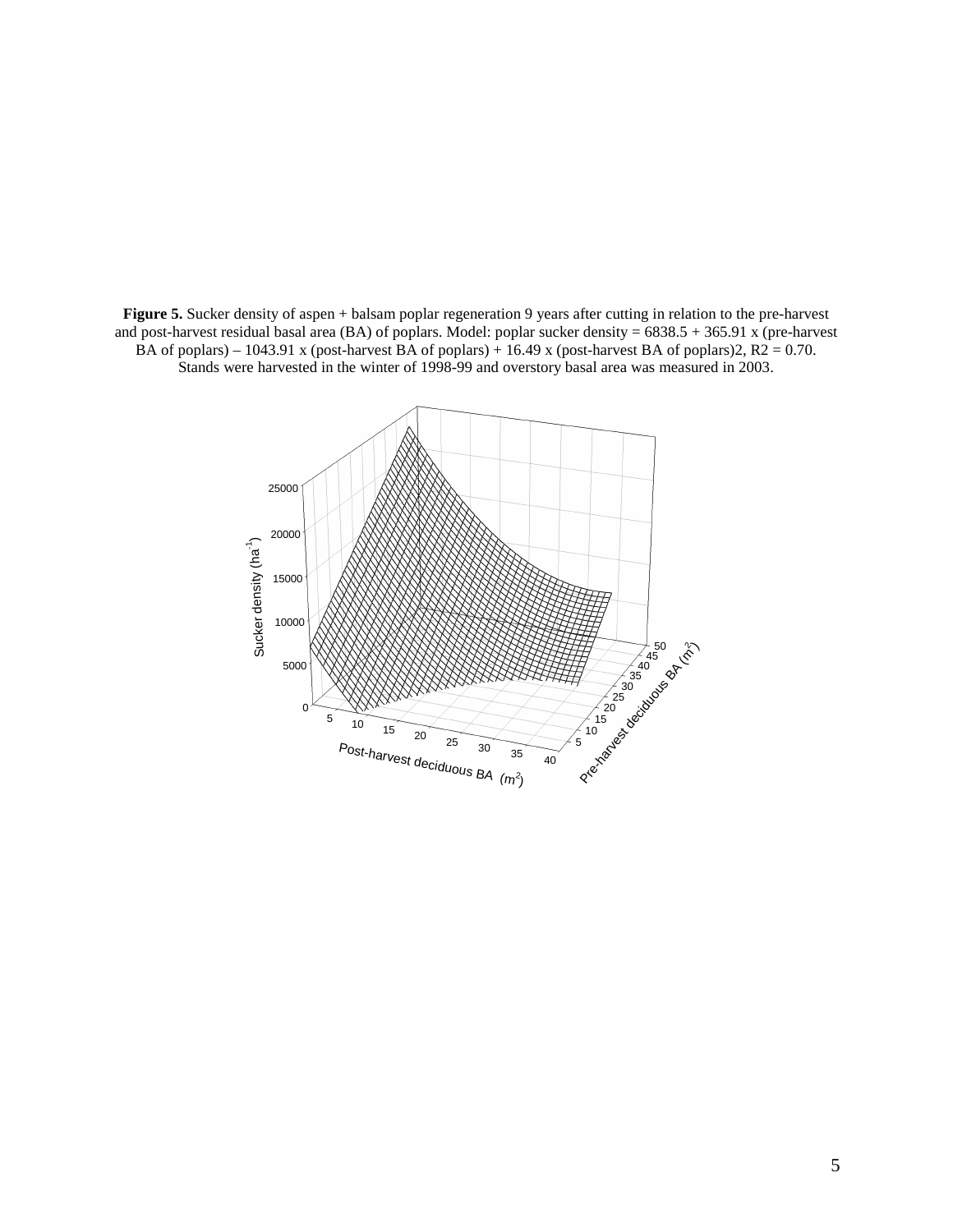**Table 1.** Regression slopes estimates and p-values describing the effects of pre- and post-harvest basal area of overstory trees on individual stem volume, stem density and volume per area of aspen and poplar regeneration (aspen + balsam poplar).

|                                                     | slope        | 95% CL     |           | $H_0: b=0$ |
|-----------------------------------------------------|--------------|------------|-----------|------------|
|                                                     | estimate     | for slope  |           | p-value    |
| <b>ASPEN</b> - stem volume                          | $R^2 = 0.32$ |            |           |            |
| intercept                                           | 461.00       | 378.80     | 543.20    | < 0.0001   |
| post-harvest BA of aspen                            | $-20.01$     | $-33.82$   | $-6.21$   | 0.0055     |
| post-harvest BA of coniferous species               | $-8.40$      | $-14.47$   | $-2.33$   | 0.0078     |
|                                                     |              |            |           |            |
| <b>BOTH SPECIES - stem volume</b>                   | $R^2 = 0.43$ |            |           |            |
| intercept                                           | 473.48       | 404.93     | 542.03    | < 0.0001   |
| post-harvest BA of deciduous species                | $-13.81$     | $-20.65$   | $-6.98$   | 0.0002     |
| post-harvest BA of coniferous species               | $-8.17$      | $-12.83$   | $-3.50$   | 0.0010     |
|                                                     |              |            |           |            |
| ASPEN - sucker density                              | $R^2 = 0.70$ |            |           |            |
| intercept                                           | 3405.09      | 1948.21    | 4861.97   | < 0.0001   |
| pre-harvest BA of aspen                             | 458.77       | 360.42     | 557.12    | < 0.0001   |
| post-harvest BA of aspen                            | $-637.54$    | $-861.18$  | $-413.89$ | < 0.0001   |
|                                                     |              |            |           |            |
| <b>BOTH SPECIES</b> - sucker density                | $R^2 = 0.70$ |            |           |            |
| intercept                                           | 6838.50      | 4697.99    | 8979.01   | < 0.0001   |
| pre-harvest BA of deciduous species                 | 365.91       | 276.66     | 455.16    | < 0.0001   |
| post-harvest BA of deciduous species                | $-1043.91$   | $-1409.37$ | $-678.45$ | < 0.0001   |
| (post-harvest BA of deciduous species) <sup>2</sup> | 16.49        | 4.06       | 28.91     | 0.0106     |
|                                                     |              |            |           |            |
| ASPEN - volume per area                             | $R^2 = 0.62$ |            |           |            |
| intercept                                           | 2.002        | 0.543      | 3.460     | 0.0084     |
| pre-harvest BA of deciduous species                 | 0.287        | 0.083      | 0.492     | 0.0071     |
| (pre-harvest BA of deciduous species) <sup>2</sup>  | $-0.004$     | $-0.009$   | 0.001     | 0.0644     |
| post-harvest BA of deciduous species                | $-0.604$     | $-0.819$   | $-0.388$  | < 0.0001   |
| (post-harvest BA of deciduous species) <sup>2</sup> | 0.013        | 0.005      | 0.021     | 0.0010     |
|                                                     |              |            |           |            |
| BOTH SPECIES - volume per area                      | $R^2 = 0.66$ |            |           |            |
| intercept                                           | 1.972        | 0.431      | 3.512     | 0.0134     |
| pre-harvest BA of deciduous species                 | 0.416        | 0.200      | 0.632     | 0.0004     |
| (pre-harvest BA of deciduous species) <sup>2</sup>  | $-0.006$     | $-0.011$   | $-0.002$  | 0.0091     |
| post-harvest BA of deciduous species                | $-0.739$     | $-0.966$   | $-0.511$  | < 0.0001   |
| (post-harvest BA of deciduous species) <sup>2</sup> | 0.016        | 0.008      | 0.023     | 0.0002     |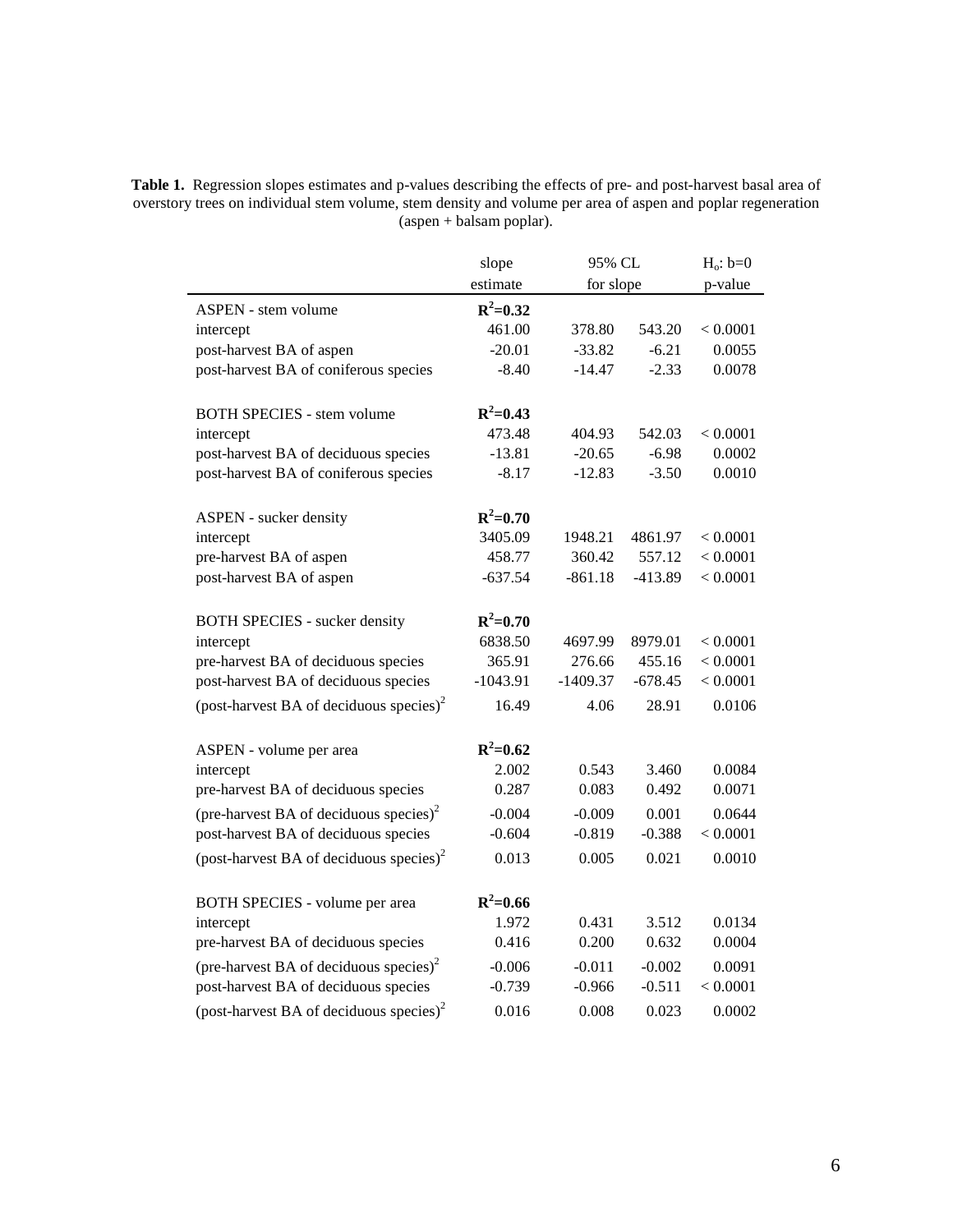## **KEY DELIVERABLES**

#### *Presentations*

Training of Tomasz Gradowski, Post-Doctoral Fellow.

Presentations at NCE-SFM Partners Meeting in Vancouver 2008.

Presentations at the EMEND annual meetings in both 2007 and 2008.

#### *Publications*

Gradowski, T., Sidders, D., Keddy, T., Lieffers, V.J. and Landhäusser S.M. 2008. Effects of overstory retention and site preparation on growth of planted white spruce seedlings in deciduous and coniferous dominated boreal plains mixedwoods Forest Ecol. Manage. 255: 3744-3749.

Gradowski, T. Lieffers, V.J., Landhäusser, S.M., Sidders, D., Volney J. and Spence, J.R. 2009. Regeneration of aspen nine years after variable retention harvest in boreal mixedwood forest. Submitted for publication.

NCE-SFM Research Note – Tree Regeneration at EMEND by Victor Lieffers and Derek Sidders.

## **BENEFITS TO PROJECT PARTNERS AND OTHERS**

The largest benefits of this project to forest industry and government partners relates to the large scale and the long-term nature of the results. This test of different cutting patterns on growth of trees is from one of the largest experiments of its kind any where in the world. For the spruce experiment, there were 18 cutting areas planted with spruce and each of these had 4 different means of treating the soil – each with 100 planted trees. The results from this experiment, after 8 growing seasons, provides reliable data on the benefits to spruce of different silvicultural treatments. It showed that if no vegetation control is applied, 50% canopy of aspen provided the best growing conditions for spruce. It also showed that mounding or mixing were superior ways of treating the soil. Similarly, statements can be made for the assessment of the hardwood regeneration. Here the results were based upon the mean response within 45 different blocks with different levels of hardwood and conifer left as residual trees. The long time of 9 years before assessment provides added assurance that the results of this study provide a reliable response to treatment. Managers can now use this information to predict the growth of spruce and aspen in partial harvest systems in the boreal forest.